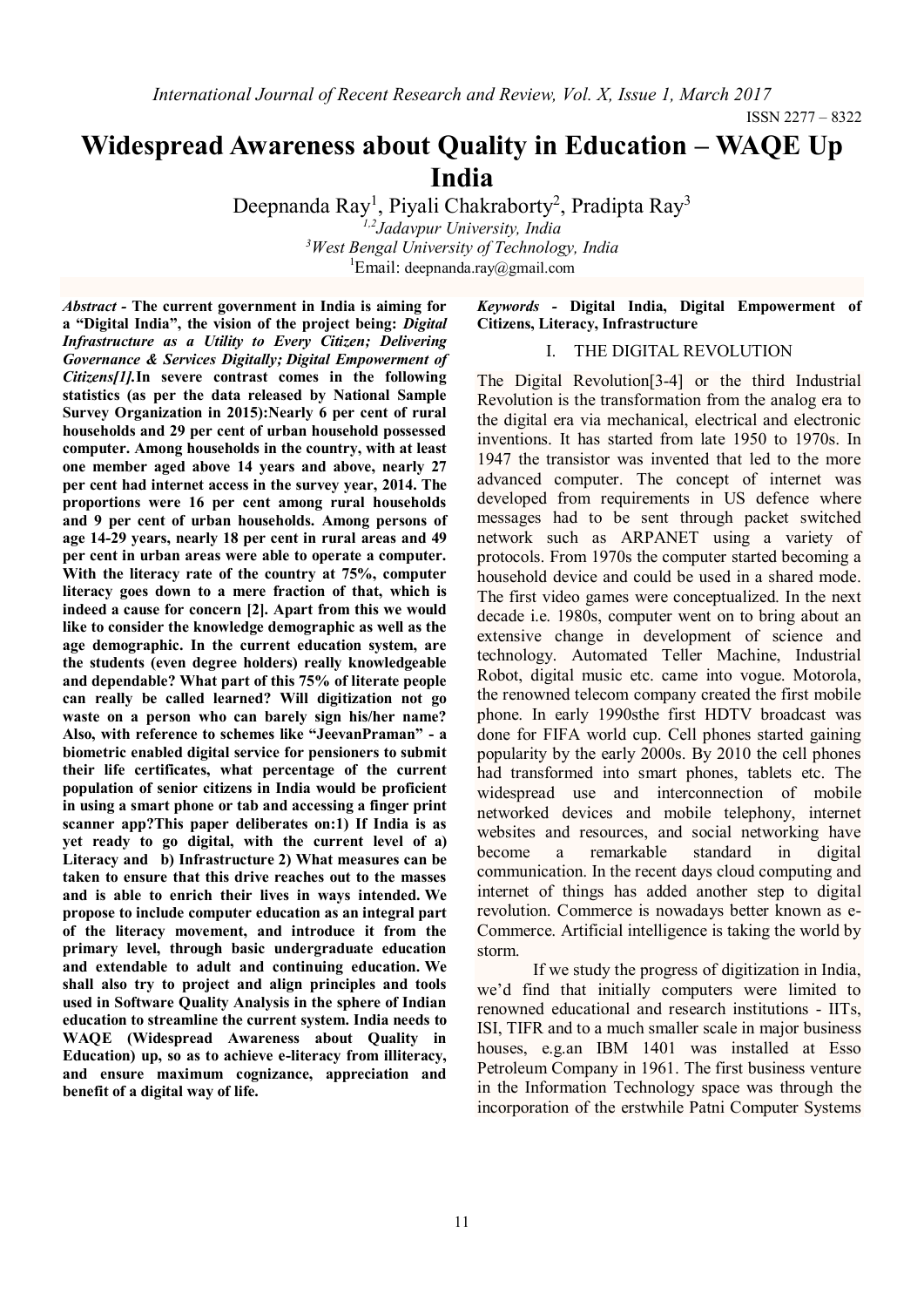Private Limited on February 10, 1978. However, Computers didn't become household equipment until the 90s. The government policy was guarded in the initial days. One of the very initial attempts at automation was in 1986 when a passenger reservation system was implemented by CMC for the Indian Railways. With the initiation of economic liberalization in India in 1991 the pace of progress became much expedited. The advent of public internet in 1995 and subsequent policies conducive to growth, particularly after 1998 when the government declared "IT as India's tomorrow", and took a number of proactive measures to promote software companies, helped the country to reach new heights and become a formidable global power in computer sciences and application. International Monetary Fund (IMF) Managing Director Christine Lagarde has mentioned that with young workforce and continuing policy reform, India has not only emerged as the fastest-growing economy, but its stars also shine bright amid the current global gloom.[5] Hence neither talent and skillset, nor financing would be the issue for the vision of a digital India being fulfilled. The major challenge is reaching out to the whole of the Indian population, which would be discussed in the next few sections.

#### II.THE DIGITAL INDIA MOVEMENT

The following initiatives have been identified as the nine pillars of Digital India, which proves that the current government is extremely serious about this movement and wants it to reach out to every aspect of governance, administration and business.



Fig.1. Nine Pillars of Digital India [6]

The present Union Minister for Communication & Information Technology has articulated the 'Digital India' initiative of the government to transform India into a digitally empowered society. He has also mentioned that Digital Literacy Mission is a key component of Digital India initiative. [7] The government is extremely prompt in uniquely identifying the population, and in addressing grievances and issues (e.g. regarding passport or Aadhaar card issuance [8][9]), which will facilitate this movement to reach out to the masses. The industry stalwarts are also hopeful about the future prospects, e.g. IT industry veteran and Infosys co-founder Narayana Murthy said that the benefits of the government's ambitious Digital India programme will take three to five years for citizens to derive full benefit out of it. [10]

There are incredibly inspiring stories from common people that give us hope that the Digital India Movement will be a success. Some such examples are described below:

- 52 free educational apps prepared by a primary school teacher Imran Khan – the present Prime Minister of India has praised this attempt during his speech at Wembley, UK. [11]
- 24-year-old quits IAS to turn free e-tutor Roman Saini has resigned after two years as assistant collector of Jabalpur and ventured into the space of digital education. He uploads lectures on his Unacademy platform on YouTube which are extremely popular. [12][13]
- Techies turn 3 villages of MP into free Wi-Fi zone Four techies from Madhya Pradesh's Rajgarh district have turned three remote villages into first free Wi-Fi hamlets in the country without government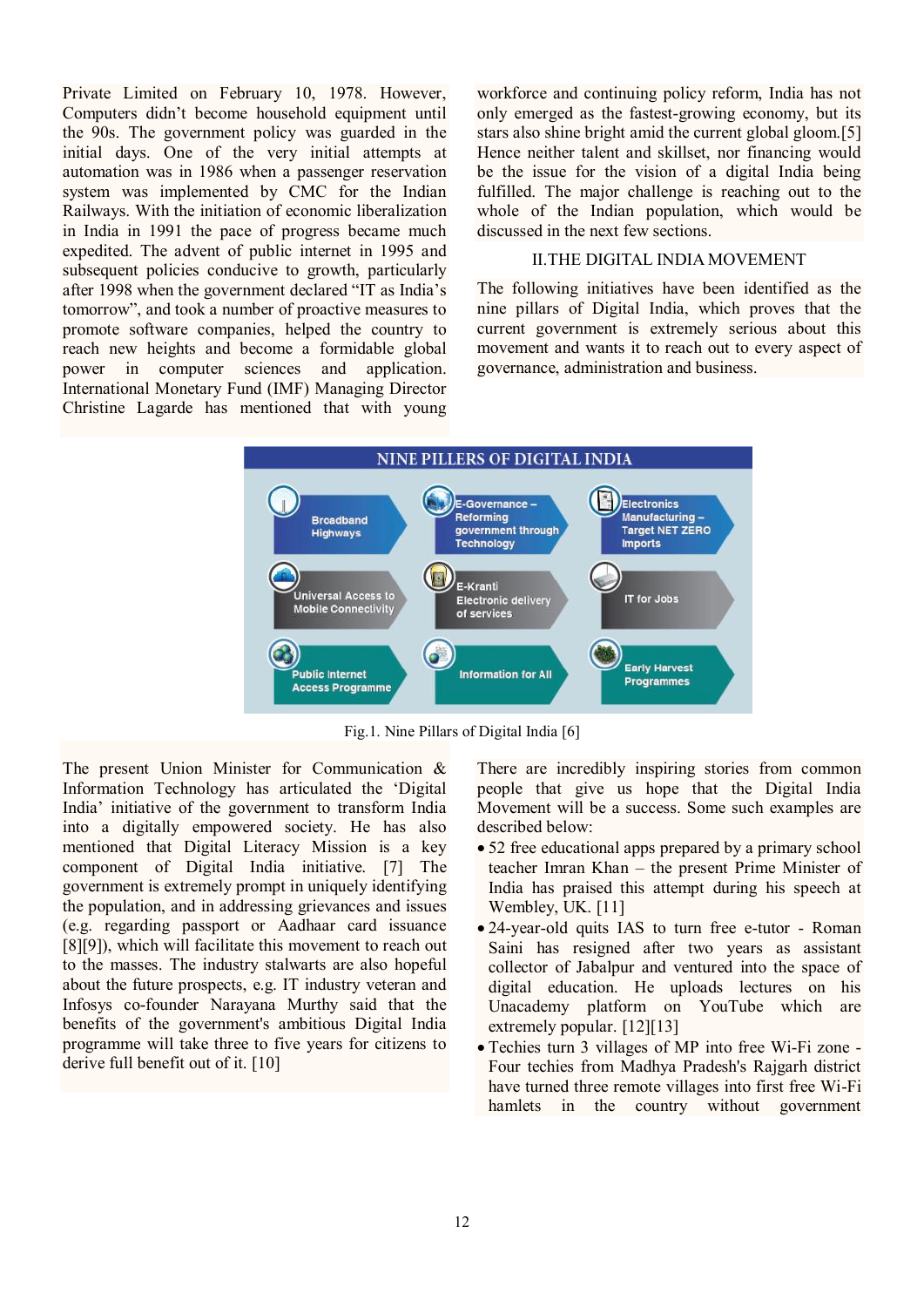funding.ShakeelAnjum, TusharBarthare, Bhanu Yadav and Abhishek launched the service at Shivnathpura village on October 4, 2015 and later extended the facility to BawadikhedaJagir, Devria on January 1, 2016. [14]

- One-teacher virtual school has 68,000 students the story of how a young lady called Roshni Mukherjee found a way to teach tens of thousands of school students for free through her web portal [15][16]. Moreover, some government initiatives have been extremely fruitful in reaching out to the masses:
- Project Akshaya was initiated by the government of Kerala, which started with the noble intention of making at least one member in each of the approximately 64 Lakh targeted families e-Literate. 100% e-Literacy was achieved in eight districts in Phase 1 and the project has been roaring success. In the initial phase, the Akshaya e-centre imparts basic training that not only familiarizes people with the basics and the scope of IT, but also ensures hands-onskill in operating a computer, using the Internet etc. to at least one person in the 64 lakh families in the state that makes it the largest rural e-literacy training project worldwide. So far around 33 lakhs beneficiaries have been trained [17].

In spite of these positive points, there are still several challenges which need to be overcome

- Rate of Computer Literacy needs to be significantly improved.
- Pre requisites, gadgets and aids (e.g. mobile device with fingerprint sensor for JeevanPraman).
- Deployment of volunteers and a dedicated workforce with digital skills is essential
- The job market is highly saturated. [18] It was once thought that advent of computers would be damaging for manual labour. In India, the "Dandekar Committee on automation" had prescribed in 1972 strict controls on introducing computers in industry and government departments. Subsequently automation has, on the

contrary, led to more job creation, better organization and efficiency. Similar apprehensions are being garnered nowadays about Artificial Intelligence. We need to give technology a chance in order to reap its benefits.

 A major percentage of the graduates, even those graduating from professional courses like engineering have been declared unemployable. [19]

## III. ANALYSIS OF THE CURRENT SITUATION USING QUALITY TOOLS

There are a host of Quality Tools that help in troubleshooting issues related to Quality. In the 68th year of independence, given the data points that have been discussed above, it is evident that Education in India is omnipresent but not all-encompassing. Probably quality is the parameter that is lacking – from the planning stage to the execution stage. We have attempted to use some quality tools to identify where this very essential parameter can be applied in order to make a difference.

## *A) Fish Bone Diagram*

The fishbone diagram identifies many possible causes for an effect or problem. It can be used to structure a brainstorming session. It immediately sorts ideas into useful categories.

India has a diverse population. To address the requirements of the entire country and to transform it into a full-fledged Digital India, it is not sufficient to introduce computers in the education curriculum. The changes need to be more radical and should reach out to the every strata of the society. We have done a fish bone analysis in order to identify the hindrances in the current education system in India.

The present day education scenario in India was extensively analysed through a Fish Bone Diagram. Several major issues were identified: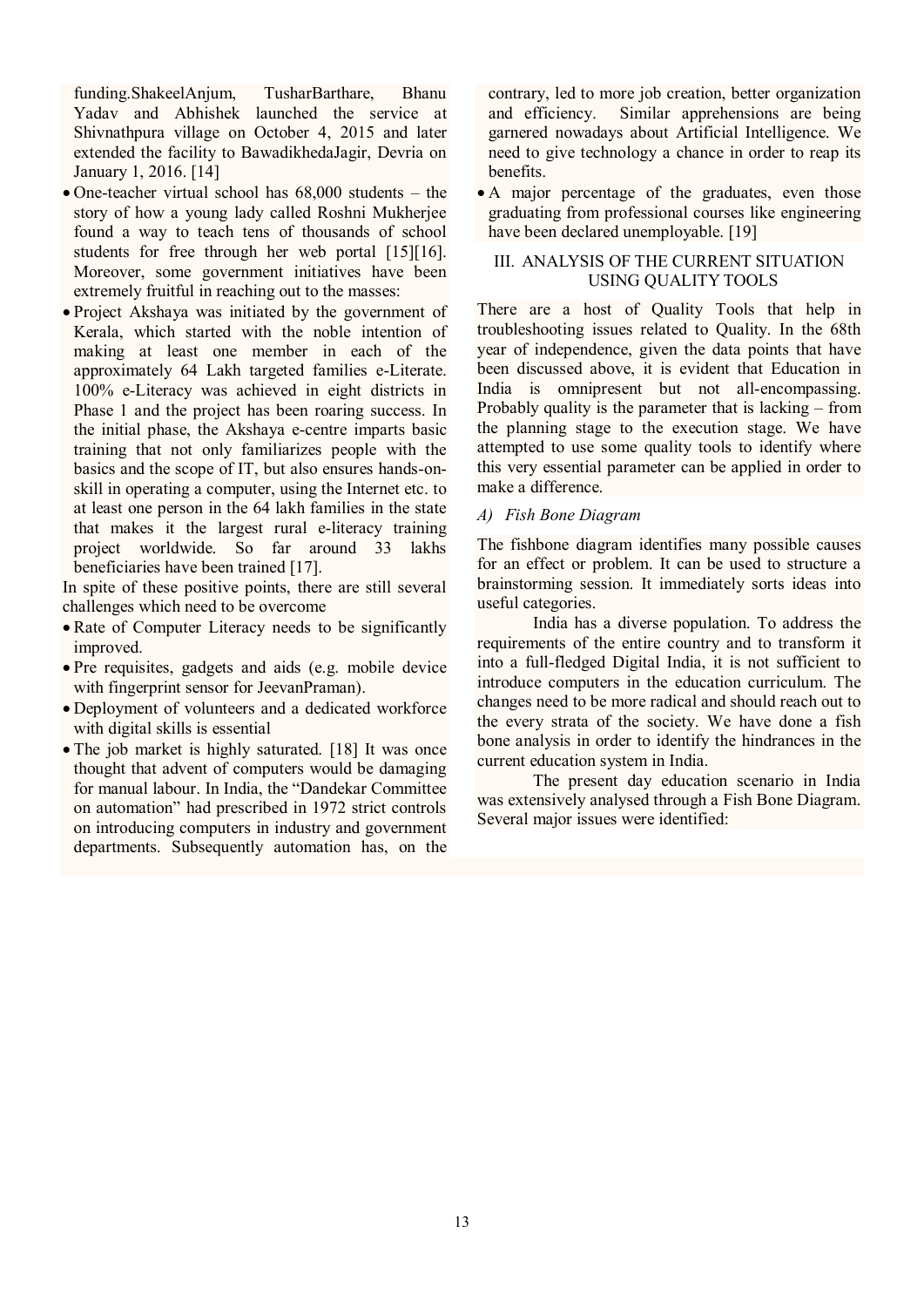

Figure 2. Fishbone Diagram [20]

#### a) Low Literacy Rate:

o *Lack of Enthusiasm:*There are a lot of drop out for financial reasons, particularly in the low-income zone, a problem which the government is struggling to deal with, despite introduction of schemes such as midday meals. In most schools the teacher: student ratio is far from being adequate, an even worse problem is the lack of skilled teachers. Though a teacher is required to clear government mandated tests nowadays in order to be able to teach in government funded institutions, the efficiency of a major fraction is not up to the mark.

o *Considering Education as a business:*Education is a thriving business in India. Talented but poor students might not be able to afford their education in private institutions which have far better infrastructure and educational aids than government institutions. Very few private institutions offer scholarships. Also in case of professional courses such as medical and engineering degrees offered by private institutions, several seats are offered in exchange for huge donations and capitation fees. Merit takes a back seat and the repercussions to the society is terrible - e.g the extreme irregularities in medical education as discovered byDr.Anand Rai led to the investigation of the Vyapam (Vya-PA-M: VyavsayikPariksha Mandal – the Madhya Pradesh Professional Examination Board) scam. [21]

#### b) Lack of Proper Educational Policies

o *Mechanical Learning and status quo:*The style of education in India has assumed a mechanical form of note and coaching centre based studies for a long time now. The focus is on getting marks instead of gaining

knowledge. Syllabi are not updated on a regular basis, and there is not much enthusiasm towards inclusion of latest teaching methods, pedagogical or technical. The ultimate goal is to win the competition; neither the means nor the final impact seems to be important. Apart from this apparent promotion of rat race in all spheres, from primary school to the job market, the recruitment process itself is often politically and socially biased.

o *Medium of Instruction:*In a country like India with 22 officially recognized languages, it is surprising that most official work is done in English. As a contrast to this, the medium of instruction in government schools is mostly vernacular, a fact that directly restricts entry of such students in the white collar jobs. One more concern is that the language of the digital world is also English – most online materials are being made in English, which by default restricts its entry into the lesser privileged class. If relatively difficult languages like Mandarin could be used in Digital Media by China, we can definitely look into other Indian languages as a medium of instruction and knowledge dissemination.

## c) Administrative Inefficiencies

o *Lack of experience in teachers/administrators:*The educational space severely lacks dedicated and well-qualified administrators. This task is often assigned to teachers over and above their existing duties of taking classes, conducting examinations etc. Hence they struggle to find time to efficiently do this additional work. Moreover there are social problems related to reservation and casteism, and political influence and interference which further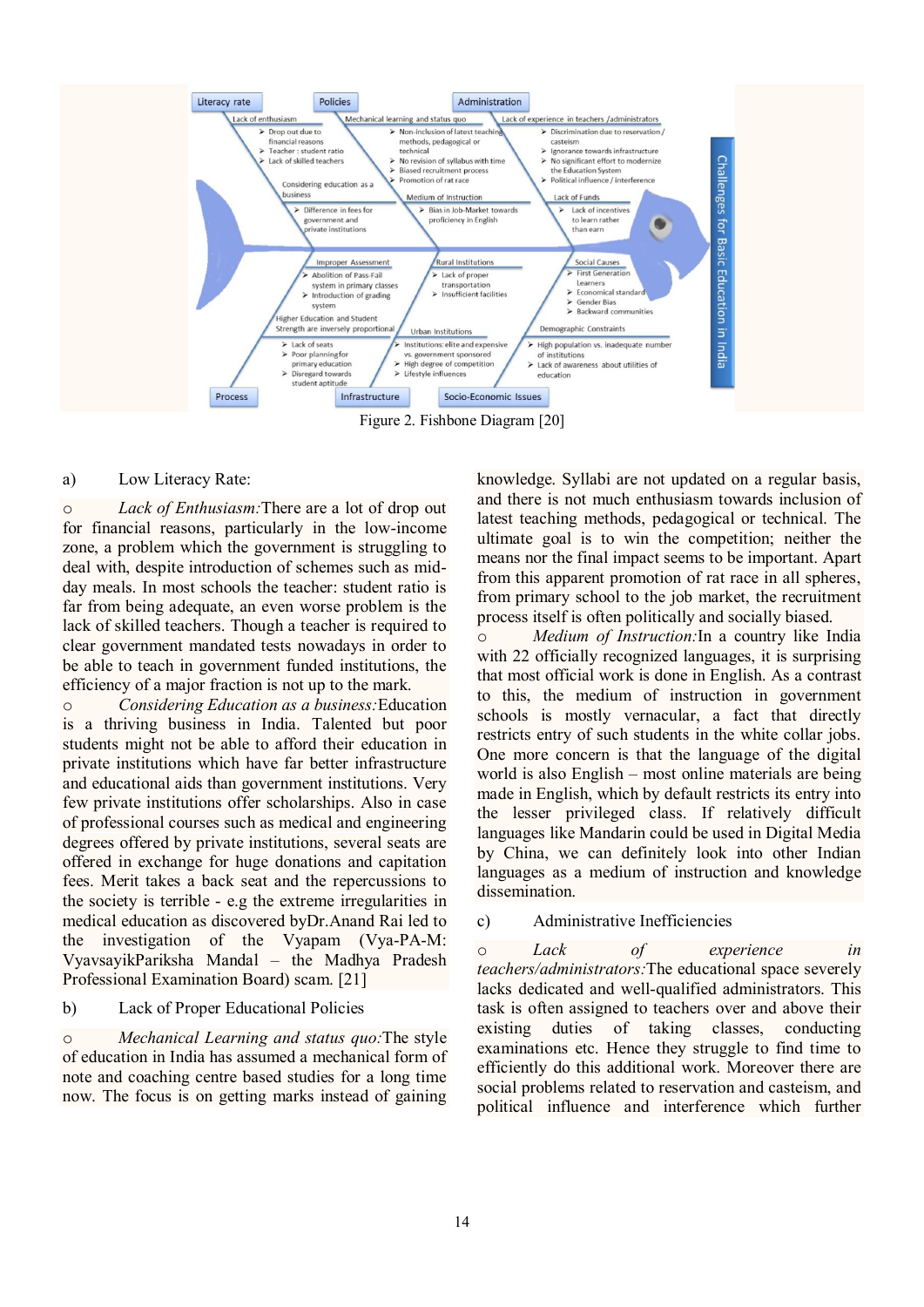deteriorate the possibility of administrative reforms. Ignorance towards infrastructure management and no significant effort to modernize the Education System further adds to the problem. In absence of proper rail and road ways, travel to and from remote locations is a nightmare, and the interior districts and still devoid of good educational facilities.

o *Lack of Funds:*The overall government funding for education was decreased by 2.02% in the union budget of 2015-16 as compared to 2014-15. [22] Also the salaries of personnel associated with education are on the lower side when compared to people of same educational qualification engaged in other professions.

## d) Absence of an Effective Process Map

o *Improper Assessment:* Policies are introduced based on popularity and the vote bank, without creating and effective process map for follow through. Abolition of pass-fail system in some states, introduction of grading system have proved to be ineffective and have been subsequently withdrawn in several cases.

o *Higher Education and Student Strength are inversely proportional:*The number of students opting for higher education is on a decreasing slope. The dearth of seats is just one of the reasons. Proper planning is not done in the primary school level and the students are not encouraged enough on the basis of their individual aptitude.

## e) Inadequate Infrastructure

o *Rural Institutions:*The educational institutions in the interior regions of India are not well equipped. Usually only a primary school can be found in remotest villages, the students need to travel towards the city in order to pursue higher education. Transportation facilities are inadequate.

o *Urban Institutions:*The situation is a bit different in the urban areas. There is a huge gap in standard of education as well as facilities if we compare elite and expensive institutions with the government sponsored ones. Also the fast lifestyle of cities is somewhat detrimental to learning. It is difficult to motivate students, particularly those in the lowermiddle class, who are more bent on earning rather than learning.

## f) Socio-Economic Issues

o *Social Causes:*In a country like India there are various social causes at play, which cause serious hindrances to progress and reform. In the educational space we can find several instances such as lack of motivation and guidance for first generation learners, poverty, gender bias and communal and religious reasons that work against scholastic developments. Besides, there are taboos about caste and class hierarchy, or higher education and education after marriage with regard to the female population, not only in the rural or underdeveloped areas but often in more progressive areas.

o *Demographic Constraints:*It is extremely difficult to sensitize the ever-growing Indian population about the utilities of education. Reaching out to the masses is a major challenge, and even if people get convinced, in actuality the country doesn't have adequate number of institutions to cater to the entire population.

# *B) 5 Whys Root Cause Analysis Technique*

5 Whys [23]is an iterative interrogative technique used to explore the cause-and-effect relationships underlying a particular problem.In this paper, we have used it to tackle the challenges for Basic Education in India, analysed from the perspective of Digital India: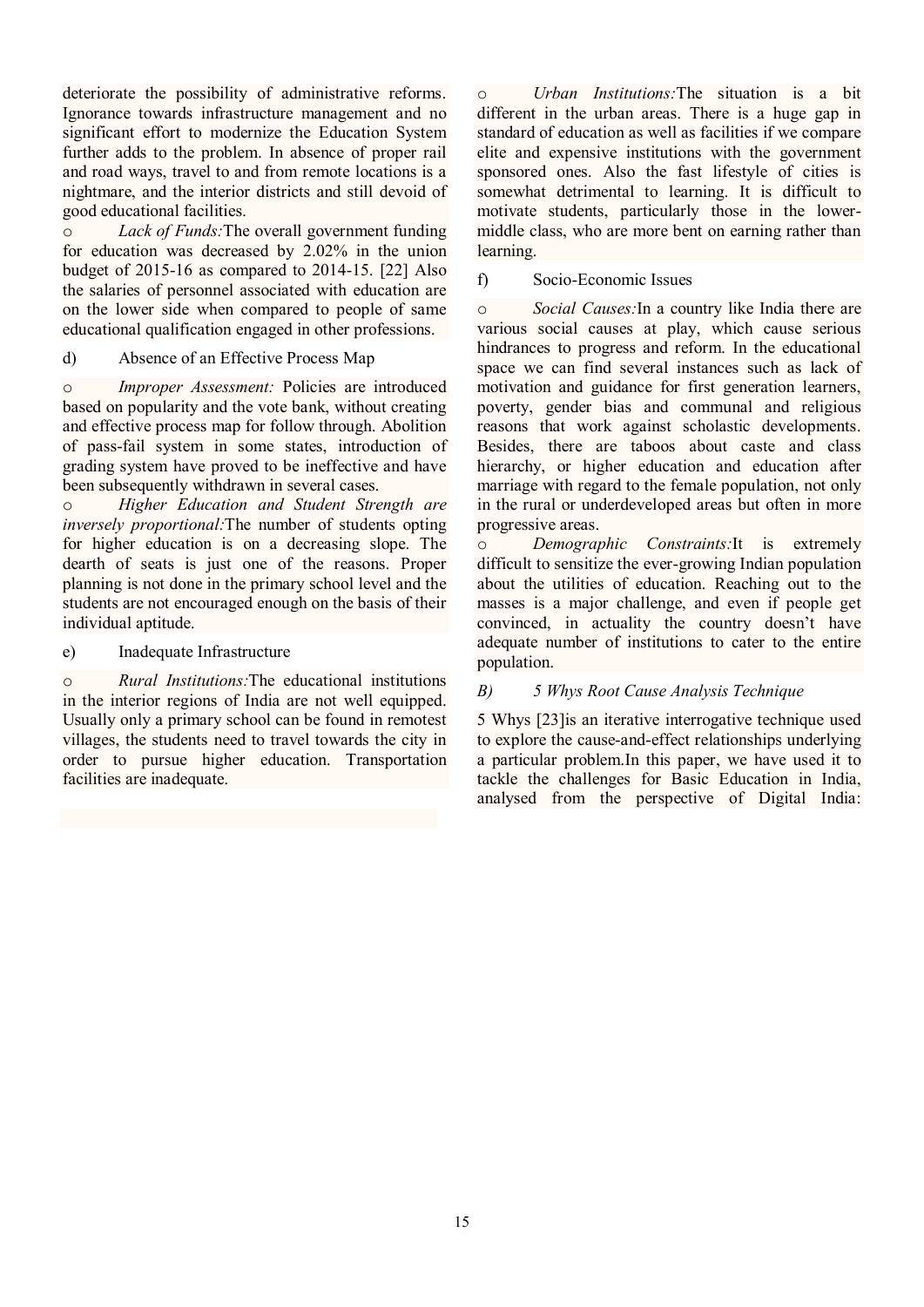

Fig.3. 5 Whys

- Why India is not yet ready to go digital?
	- o The population is not adequately computer literate.
- Why the population is not adequately computer literate?
	- o There are several issues with policies, funding, infrastructure and general mind set of the masses.
- Why these issues exist?
	- The advantage of a digital way of life is not made obvious enough at a grass root level as there is inadequate planning and awareness in this regard.
- Why there is inadequate planning and awareness in this regard?
	- o The focus area for the digital India movement seems to be improper.
- Why the focus area for the digital India movement seems to be improper?
	- o The digital India movement is aiming at glorification of government strategies and plans and reaching out mostly to the affluent class, business houses, NRIs but

not to the general masses. Government should concentrate on

- $\checkmark$  Mandatory computer training at school and college level
- Free computer training centres
- Specific profession-oriented training for the working class, e.g. GPRS based navigation for cab-drivers
- *C) Continuous Improvement through PDCA (Plan-Do-Check-Act) Cycle*

The plan–do–check–act cycle [24]is a four–step model for carrying out change. The PDCA cycle should be repeated again and again for continuous improvement.

Educational Issues are often multi-dimensional. The underlying causes are deep rooted and range from socioeconomic to political and psychological to anthropological reasons. There are several interesting surveys and studies conducted in other countries, e.g. the identification of the summer vacation problem in the USA was instrumental is abolishing the popular myth that the coloured population generally has lower IQ levels. [25] Such ventures in the Indian scenario might lead to the discovery of crucial data points that govern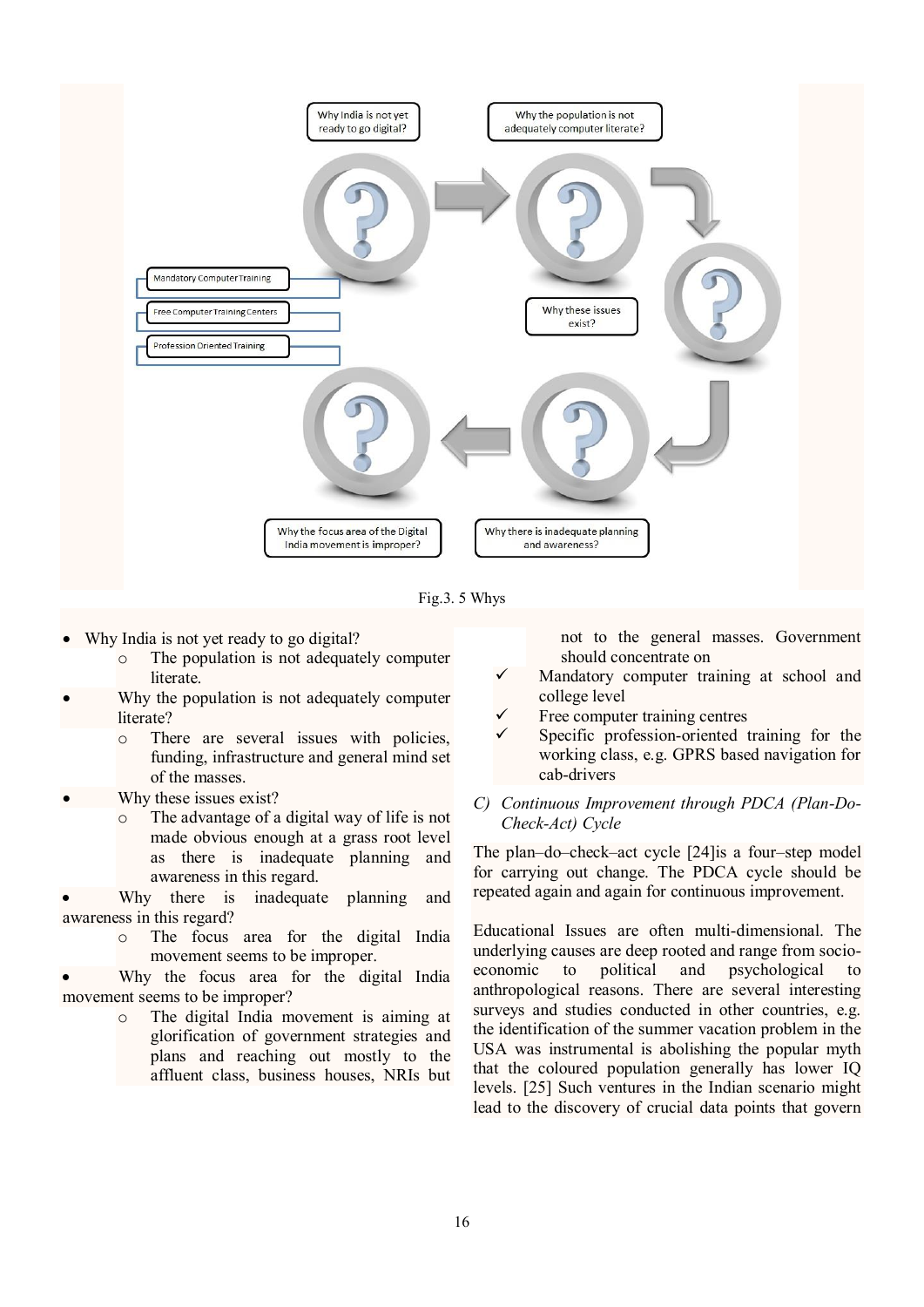the educational dynamics in India. We propose to apply PDCA to the two core areas being discussed in this paper, e.g. the Knowledge Demographic – Basic Education and the Age Demographic – Senior Citizens to facilitate adaptation to Digital India.

*i) Knowledge Demographic – Basic Education*

*Plan:*

Decide to improve the computer literacy level of the underprivileged class

*Do:*

Action 1: Update policies as required

Action 2: Secure financial assistance from government and NGOs

Action 3: Provide appropriate text books, laboratories and educational aids

Action 4: Include basic computer education as a mandatory component for initiatives related to adult and continuing education

*Check:*

Compare the skill levels of the same set of people before and after Actions 1, 2, 3 and 4 mentioned in the Do Stage

*Act:*

If there is no significant improvement in skill levels then the root causes can be analysed and corrective measures be taken accordingly. E.g. the following ideas can be tried out, based on the RCA findings.

a) Motivate the learners

- Teach the parents Children of educated parents can never stay ignorant. If the parents are educated, learning for the child will start right at home, and from infancy. Moreover the parents will be aware of the value of education and hence encourage the child to pursue further studies.
- Provide free, round the clock library / laboratory access – This can effectively combat nonattendance due to other engagements during the regular classroom sessions

b) Change the aids

An hour of practice with a shared desktop computer once a week might not yield desired results. An alternative solution can be deployment of low cost tablets or second hand personal computers for individual families or a group of houses in a particular locality.

c) Improved pedagogy

The training material can be made more learnercentric using improved pedagogy and the training can be more friendly and interactive. A train the trainers program will sensitize trainers about the modern day pedagogical advancements.

*ii) Age Demographic – Senior Citizens*

*Plan:*

Decide to enable the senior citizens of India to adapt to a digital way of life

*Do:* Action 1: Secure financial assistance from government and NGOs

Action 2: Commission and conduct a survey to understand the problems faced by this age group

Action 3: Brainstorm to solve those problems

Action 4: Provide doorstep assistance as and when required

*Check:*

Compare the willingness and acceptance of Digital India tools and services among the senior citizens before and after the Actions 1, 2, 3 and 4 in the Do stage. Check the percentage increase in utilization of such services by this age group

*Act:*

If there is no significant improvement do a root cause analysis and predict appropriate solutionsto the identified issues.

## IV. CONCLUSION

This research depicts that the ground reality is not in line with elaborate plans for Digital India. To improve the quality of education in India we need to initiate the transformation right from the grass root level of the society. Computer literacy should be mandatedfrom the primary stage of education. The majority of the studentpopulation in India come from the below average income group. Hence, students can be motivated through different vocational courses rather than professional courses in order to cater to the financial needs. One way to ensure computer skills among this segment is to provide a mandatory credit solely based on their computer knowledge in the final evaluation of their courses. A dedicatedquality assurance team can recommend more quality tools to ensure and monitor the improvements in quality of education in India. Surveys may be conducted for comparative studies and rectifying actions may be taken accordingly.

# V. FUTURE SCOPE

The methodology suggested in this paper can be seriously brainstormed and debated by academicians and policymakers and deployed on a large scale with an aim to reform the present day educational scenario in India.Also, this research has not taken into consideration the ever-increasing mobile phone and smart phone